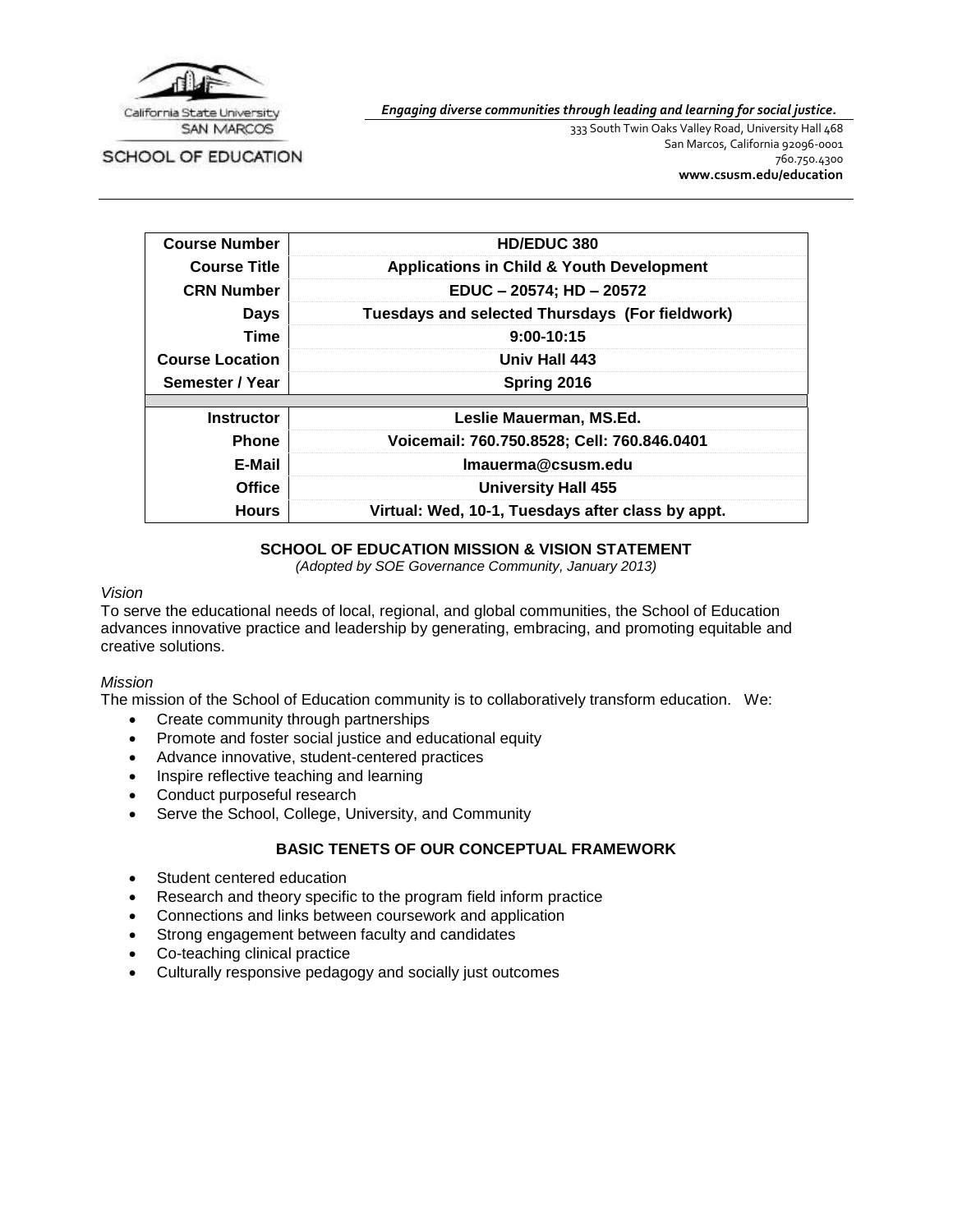## **COURSE DESCRIPTION**

Considers the social, cultural, cognitive, emotional, linguistic, and behavioral development of children and adolescents from multidisciplinary, multicultural, and applied perspectives. Students will learn major theories of development in order to apply that knowledge to their work in evidence-based services and programs for children and youth. Course includes a field experience component through which students will consider how their in-class learning is enacted in the lived experiences of children and youth. Special attention is given to identifying multicultural and sociocultural influences on development.

#### **Course Prerequisites**

This course requires twenty (20) hours of service learning in an approved facility which serves children or youth. Placements must be procured within the first two weeks of the course. If a student does not have the ability to perform 20 hours due to exchange student Visa concerns, this must be addressed immediately with the instructor.

#### **Course Objectives**

By the 15<sup>th</sup> week of this course, students will understand and recall major areas of cognitive development, including perception, language, memory, conceptual understanding, problems solving, social cognition, and acquisition of academic skills and apply those summaries to understanding the lived experiences of children and youth. Students will also gain an understanding of the ways in which academic theory is applied and actualized within the realm of health, human development and services, as well as cognitive function.

#### **Unique Course Requirements**

\*Special Note: Because this course requires a 20 hour field service component, a personal background check may be required. It is your responsibility to check with the agency you will be serving and to meet fingerprinting and other requirements in order to serve as a volunteer. All students must work with the Office of Service Learning [\(http://www.csusm.edu/ocsl/students/forms.html\)](http://www.csusm.edu/ocsl/students/forms.html) to ensure that proper procedures are followed and maintained throughout the term.

#### **Credit Hour Policy Statement**

#### Per the University Credit Hour Policy:

"Courses with face-to-face instruction include the expectation of a minimum of two hours outside of the classroom each week for each unit of credit engaged in learning. For courses with a "lecture" mode of instruction over an entire semester, each unit of credit corresponds to an 'hour' of class-time and two hours of student learning outside of class. For activity and laboratory modes of instruction, depending on the particular instructional mode, each unit of credit corresponds to two or three 'hours' of class-time, and two hours of student learning outside of class."

For EDUC/HD 380, this equals 2.5 hours of lecture for the first two weeks of the term and the last two weeks of the term, and 1.25 during weeks 3-13. Outside reading shall constitute 3.5 hours of outside reading and online assignments. Outside learning through activity and experiences shall include a minimum of 4 hours per week in the service learning setting, where a running hours log is maintained and submitted at the end of the term.

#### **REQUIRED TEXTS, MATERIALS AND ACCOUNTS**

#### **Texts**

Willingham, D. (2009). *Why Don't Students Like School? A Cognitive Scientist Answers Questions about How the Mind Works and What it Means for Your Classroom.* San Francisco, CA: Jossey-Bass. ISBN-13: 978-0470591963 ISBN-10: 047059196X

Wood, C. (2007). Yardsticks: children in the classroom Ages 4-14. Turner Falls, MA. Northeast Foundation for Children. ISBN 978-1-892989-19-2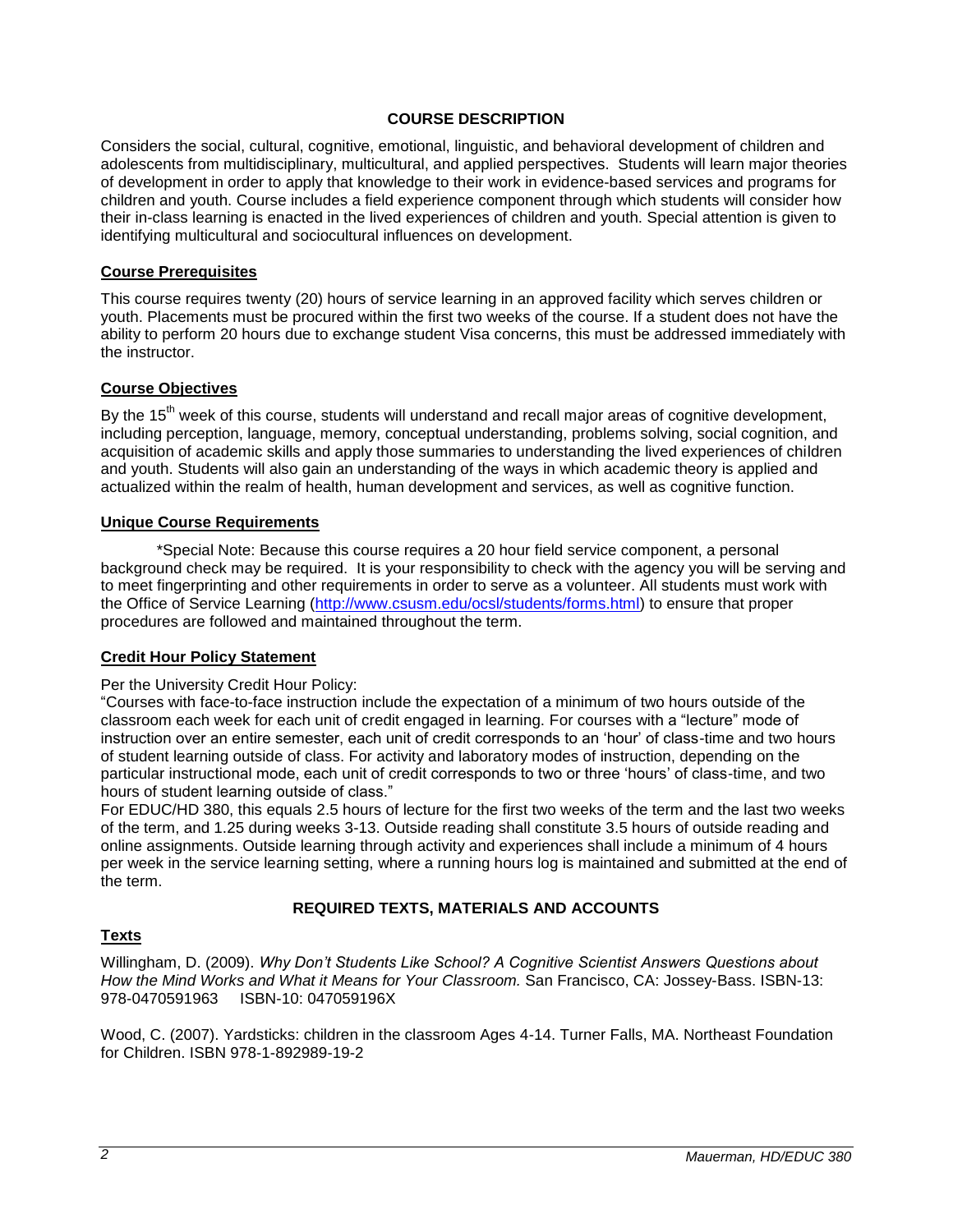# **Course Material Available**

## **Cougar Courses**

Scholarly and applied articles from academic researchers and field practitioners are required and will be found in our Cougar Courses container, organized by week and topic. Assignments are also submitted through Cougar Courses.

# **COURSE LEARNING OUTCOMES**

Because the focus of this class is on an applied understanding of how children and youth develop cognitively, emotionally, and socially, all topics will be taught through interdisciplinary and multicultural perspectives. The topics listed below in the class schedule identify the main idea for each class session and will be discussed with an interdisciplinary lens. We will integrate findings from numerous related fields as we work to understand how theory enacts and manifests itself in the real lives of children and youth**.**

# **PROGRAM STUDENT LEARNING OUTCOMES (PSLOs)**

Upon successful completion of the course, students will be able to:

- 1. Describe the main principles of cognitive development, information processing, and sociocultural theory in order to identify how each is manifested in the lives of children and youth
- 2. Use the field experience to demonstrate how academic theory contributes to understanding observed differences in socially, culturally, and linguistically diverse children and youth
- 3. Understand and then evaluate the ways in which academic theory is applied within the realms of health, human services, and education
- 4. Apply knowledge gained from the field experience when considering influences such as environment, culture, family/sibling/friend relationships on the development of thought and reasoning
- 5. Create an understanding of what various theoretical constructs actually mean in the "real life" of children and youth
- 6. Summarize findings of empirical research in major areas of cognitive development, including perception, language, memory, conceptual understanding, problems solving, social cognition, and acquisition of academic skills and apply those summaries to understanding the lived experiences of children and youth.\*
- 7. Understand cognitive and developmental processes and determine how that knowledge can be best applied to work with children and youth in education and other human services fields.

# **GENERAL CONSIDERATIONS**

## **School of Education Attendance Policy**

Due to the dynamic and interactive nature of courses in the School of Education, all course participants are expected to attend all classes and participate actively. At a minimum, course participants *must attend more than 80% of class time*, or s/he may not receive a passing grade for the course at the discretion of the instructor. Individual instructors may adopt more stringent attendance requirements. Should the course participants have extenuating circumstances, s/he should contact the instructor as soon as possible. *(Adopted by the COE Governance Community, December, 1997)*

For EDUC 380 course: **Students missing three class sessions will earn grades reduced by one full grade.** Students missing four or more class sessions will earn grades reduced by two full grades. Leaving early or arriving late by more than 15 minutes constitutes one absence. Illness and emergencies are considered on a case-by-case basis, and students must notify the professor of any and all absences. However, notification of an absence does not constitute an excuse.

- Special attendance requirements include dependable, punctual, consistent attendance at Service Learning placement site, and required assignments pertaining to the site must be completed in real time.
- In accordance with the Administrative Course Drop policy, course participants must attend the presentation on the first Thursday of the course to hear the presentation by the speaker from the Office of Civic Engagement/Service Learning.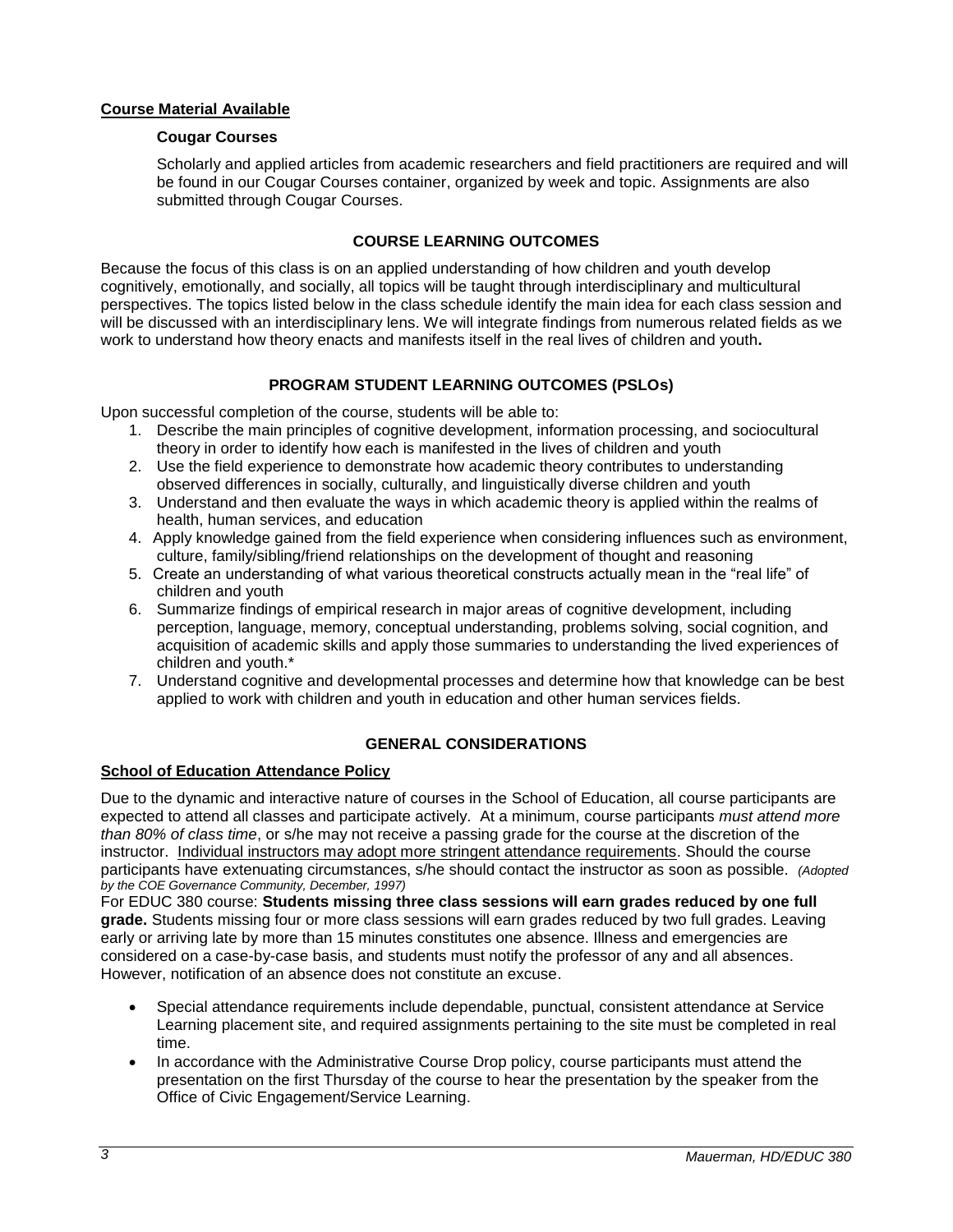# **CSUSM Academic Honesty Policy**

Students will be expected to adhere to standards of academic honesty and integrity, as outlined in the Student Academic Honesty Policy. All assignments must be original work, clear and error-free. All ideas/material that are borrowed from other sources must have appropriate references to the original sources. Any quoted material should give credit to the source and be punctuated accordingly.

Academic Honesty and Integrity: Students are responsible for honest completion and representation of their work. Your course catalog details the ethical standards and penalties for infractions. There will be zero tolerance for infractions. If you believe there has been an infraction by someone in the class, please bring it to the instructor's attention. The instructor reserves the right to discipline any student for academic dishonesty, in accordance with the general rules and regulations of the university. Disciplinary action may include the lowering of grades and/or the assignment of a failing grade for an exam, assignment, or the class as a whole.

Incidents of Academic Dishonesty will be reported to the Dean of Students. Sanctions at the University level may include suspension or expulsion from the University. Refer to the full Academic Honesty Policy at: [http://www.csusm.edu/policies/active/documents/Academic\\_Honesty\\_Policy.html](http://www.csusm.edu/policies/active/documents/Academic_Honesty_Policy.html)

### **Plagiarism**

As an educator, it is expected that each candidate (course participant) will do his/her own work, and contribute equally to group projects and processes. Plagiarism or cheating is unacceptable under any circumstances. If you are in doubt about whether your work is paraphrased or plagiarized see the Plagiarism Prevention for Students website [http://library.csusm.edu/plagiarism/index.html.](http://library.csusm.edu/plagiarism/index.html) If there are questions about academic honesty, please consult the University catalog.

### **Students with Disabilities Requiring Reasonable Accommodations**

Students with disabilities who require reasonable accommodations must be approved for services by providing appropriate and recent documentation to the Office of Disabled Student Services (DSS). This office is located in Craven Hall 4300, and can be contacted by phone at (760) 750-4905, or TTY (760) 750- 4909. Students authorized by DSS to receive reasonable accommodations need to meet with their instructor during office hours or, in order to ensure confidentiality, in a more private setting.

## **All University Writing Requirement**

Statement on how the All-University Writing Requirement (850 words for a 1-unit course, 1700 words for a 2 unit course, and 2500 words for courses of 3 or more units) is satisfied in the course.

## **Course Format**

HD/EDUC 380 is offered in a face-to-face, traditional (FT) instructional delivery format, as well as local online (LO) readings and assignments as found in the web-based Cougar Course, making the true format of the course a hybrid (HY) course by design.

## **Necessary Technical Competency Required of Students**

Course participants are encouraged to bring an electronic devise such as a laptop or tablet for in-class assignment completion and submission, group work, as well as a web-search tool for the prepared lectures and activities.

Fluent familiarity with the use of MS Word is essential for the submission of assignments. This software is available for free in the Student Resources section of Cougar Courses.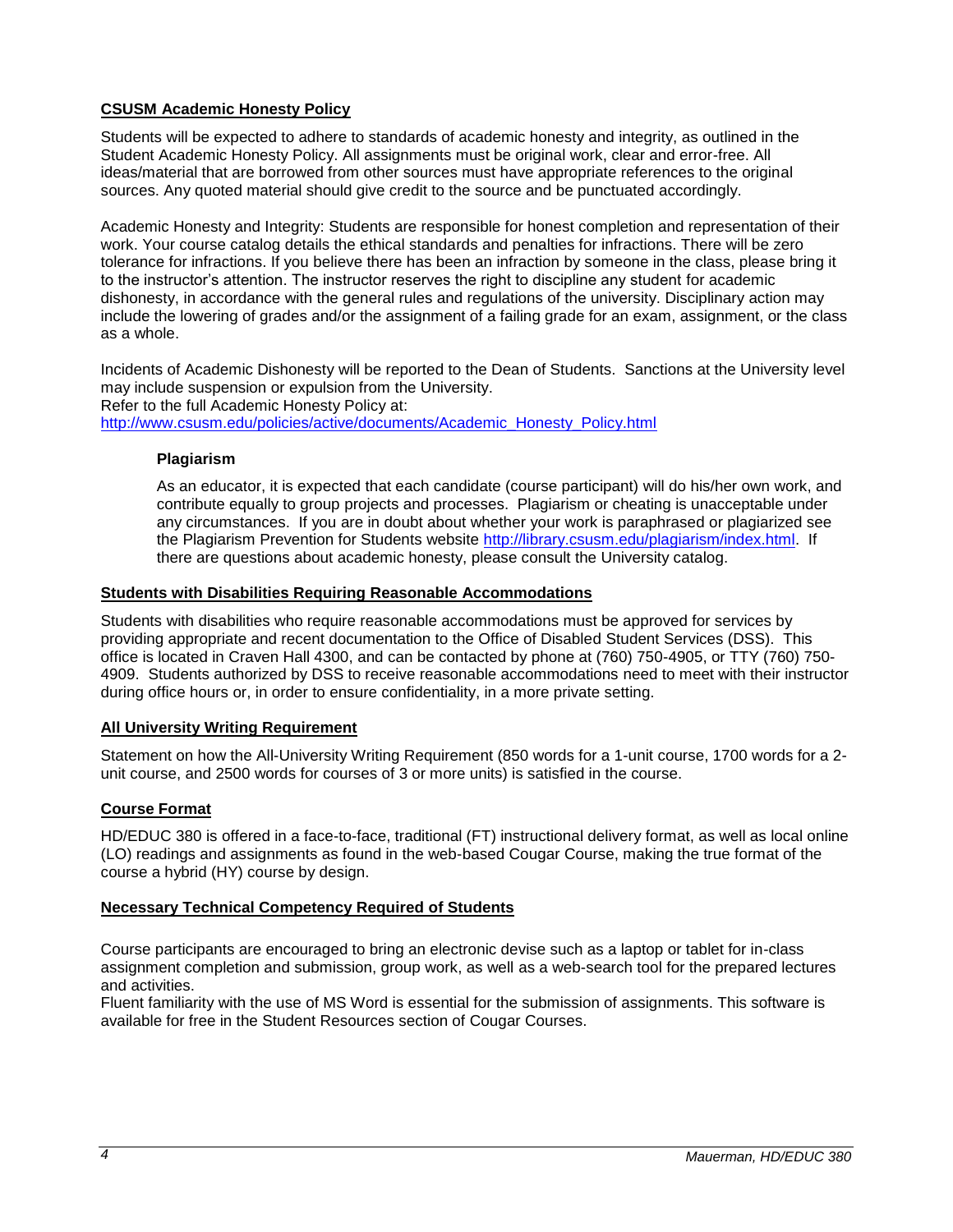# **Contact Information for Technical Support Assistance**

For students the CSUSM Student Help Desk can be reached by telephone ( ) or in person. The Help desk is located on the second level of the Kellogg Library and can easily be accesses through the ground level doors to the Library near the campus flagpoles.

## **Use of Technology**

Candidates (Course participants) are expected to demonstrate competency in the use of various forms of technology (i.e. word processing, electronic mail, Moodle, use of the Internet, and/or multimedia presentations). Specific requirements for course assignments with regard to technology are at the discretion of the instructor. Keep a digital copy of all assignments for use in your teaching portfolio. All assignments will be submitted online, and some will be submitted in hard copy as well. Details will be given in class.

### **Electronic Communication Protocol**

Electronic correspondence is a part of your professional interactions. If you need to contact the instructor, email is often the easiest way to do so. It is my intention to respond to all received e-mails in a timely manner. Please be reminded that e-mail and on-line discussions are a very specific form of communication, with their own nuances and etiquette. For instance, electronic messages sent in all upper case (or lower case) letters, major typos, or slang, often communicate more than the sender originally intended. With that said, please be mindful of all e-mail and on-line discussion messages you send to your colleagues, to faculty members in the School of Education, or to persons within the greater educational community. All electronic messages should be crafted with professionalism and care.

Things to consider:

- Would I say in person what this electronic message specifically says?
- How could this message be misconstrued?
- Does this message represent my highest self?
- Am I sending this electronic message to avoid a face-to-face conversation?

In addition, if there is ever a concern with an electronic message sent to you, please talk with the author in person in order to correct any confusion.

## **COURSE REQUIREMENTS AND GRADED COURSE COMPONENTS**

HD/EDUC 380 requires weekly journal reflections regarding readings and experiences, an Interview, a Poster presentation, a written report of the Service Learning Experience, and an online Final Examination.

#### **Grading Standards**

Proofread and edit word-processed assignments prior to submission. Hand-written work is not accepted. **Assignments are written in Arial, size12 font, and are double-spaced**. Ensure the text is error-free (grammar, spelling), and ideas are logically and concisely presented. All citations, where appropriate, use American Psychological Association (APA) format. All submissions are to be submitted in assignment portals inside the Cougar Course; this is a paperless course.

| <b>Assignment Overview</b>                                                                                | Points Possible |
|-----------------------------------------------------------------------------------------------------------|-----------------|
| Interview with a Youth                                                                                    | 20              |
| Service Learning Reflective Report                                                                        | 25              |
| Presentation of Service Learning findings & Implications;<br>Gallery Walk of Posters on last day of class | 10              |
| Weekly Course Content/ Service Learning Reflection (2 pts ea)                                             | 15              |
| Final Exam: Online in CC during Finals Week                                                               | 20              |
| In -class Participation, Attendance, Engagement & Decorum                                                 | 10              |
| <b>Total Points</b>                                                                                       | 100             |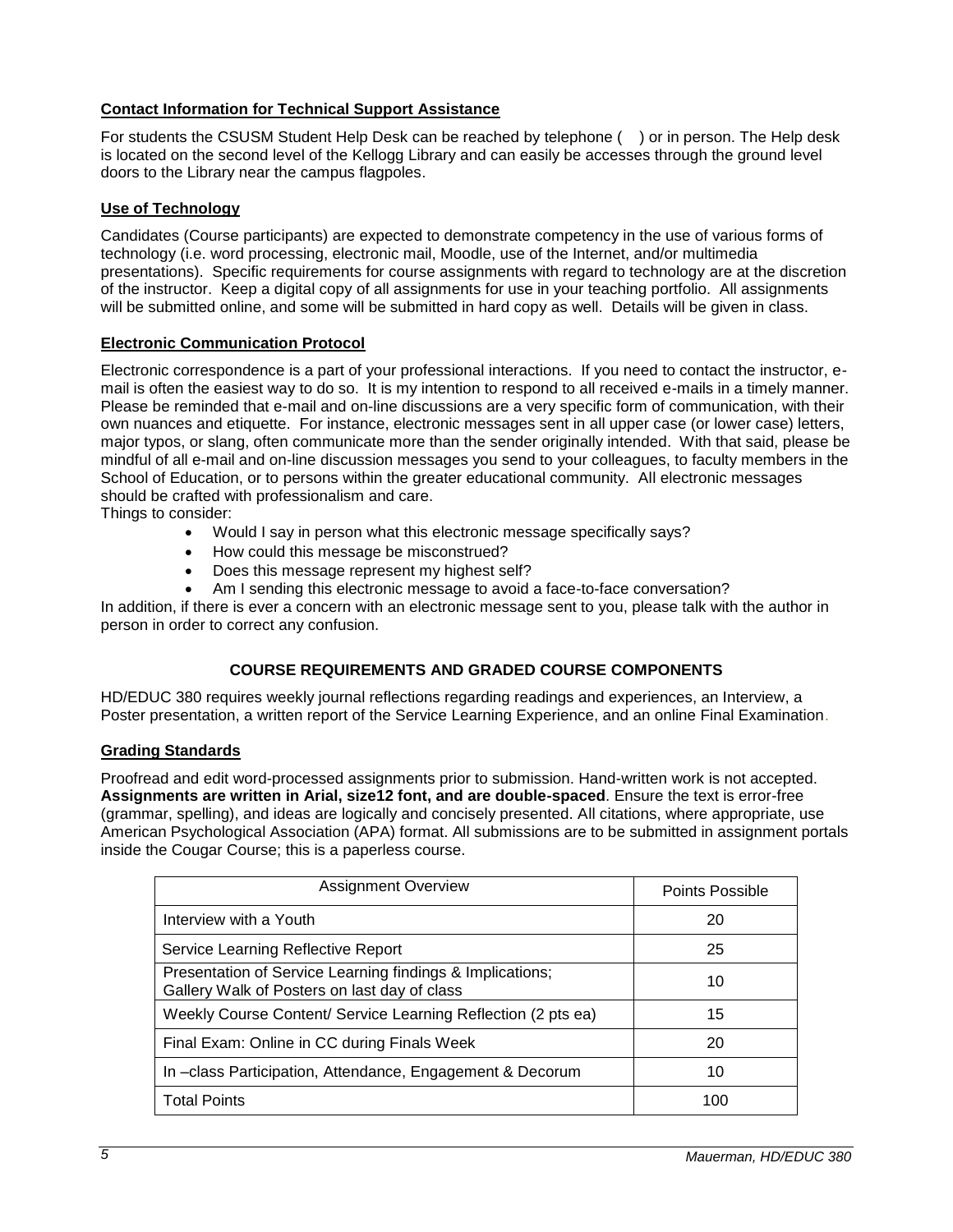# **Policy for Late/Missed Work**

### Assignments are to be turned in on the due date by midnight. Exceptions must be granted in advance by the instructor.

# **Student Collaboration Policy**

Cooperative group assignments shall be conducted during class and will feature group roles and tasks for completion. Guidelines for these group interactions are provided, monitored and taken into account for final scoring.

## **ASSIGNMENT DETAIL**

## **1. Weekly Reflection In-class Journal 15 points**

Each Tuesday, we will conduct an in-class assignment which will be a prompt regarding the reading or what you have experienced in your service learning setting—the goal here is to develop the report over time! This response portal is located inside the online course companion, so laptops are necessary in class. Those who cannot bring a computer will not be penalized, but the assignment is due at midnight on the night of that class meeting. 2 points each week

# **2. Interview With a Youth 20 points**

Students will identify a child or adolescent with whom to work this semester. You will conduct a series of interviews centered on the major theories discussed in this course. Because the focus of this course is on *understanding how theories of development apply to the lived experiences of children and adolescents,* these interviews will encourage you to make those connections*.* This assignment requires you to *create an understanding of what various theoretical constructs actually mean in the "real life" of children and adolescents*. See pages 6 & 7 for sample interview questions.

## **3. Service Learning Experience and Reflective Report: 25 points**

Because this course focuses on *understanding how theories of child and adolescent development are applied in daily practice*, you will spend 1-2 hours per week volunteering in a field-based program of your choice. You may volunteer in a public or private school classroom, a hospital, or a social work setting. You will document your interactions with the children or adolescents you encounter and write an analysis that makes connections between and among the theories we discuss in class and your experiences in the field. We will discuss procedures for identifying a field site, expectations for gaining permission to volunteer, and requirements for the write-up in class. See page 6 for questions to guide your thinking during the observations. Use the graphic organizer on page 8 to hold your thinking if you find it useful.

# **4. Presentation/ Gallery Walk (Interview and Implications) 10 points**

In order to emphasize the *importance of practically applying the theories and concepts from this class to the real world of children and adolescents*, you will prepare a presentation of the major findings from your service learning experience. This presentation can be a poster, PowerPoint, or any other creative format, and you will share the work in a Gallery Walk during the 15<sup>th</sup> week of the course. Your presentation must summarize your findings from the service learning experience and *discuss their implications for education, social work, and other human services fields*.

# **5. Final Exam 20 points**

During finals week, you will take a comprehensive final exam in order to demonstrate your understanding of the major theories and concepts related to child and adolescent development and *how they apply to education and human services*.

Because research suggests that the act of retrieving information on a regular basis aids in retention, there will be 2-3 questions given at the end of class each Tuesday. These questions represent the primary learning undertaken that week and should be used to create a study guide. These questions will become part of the final exam.

# **6. Participation and classroom decorum (come to class!) 10 points**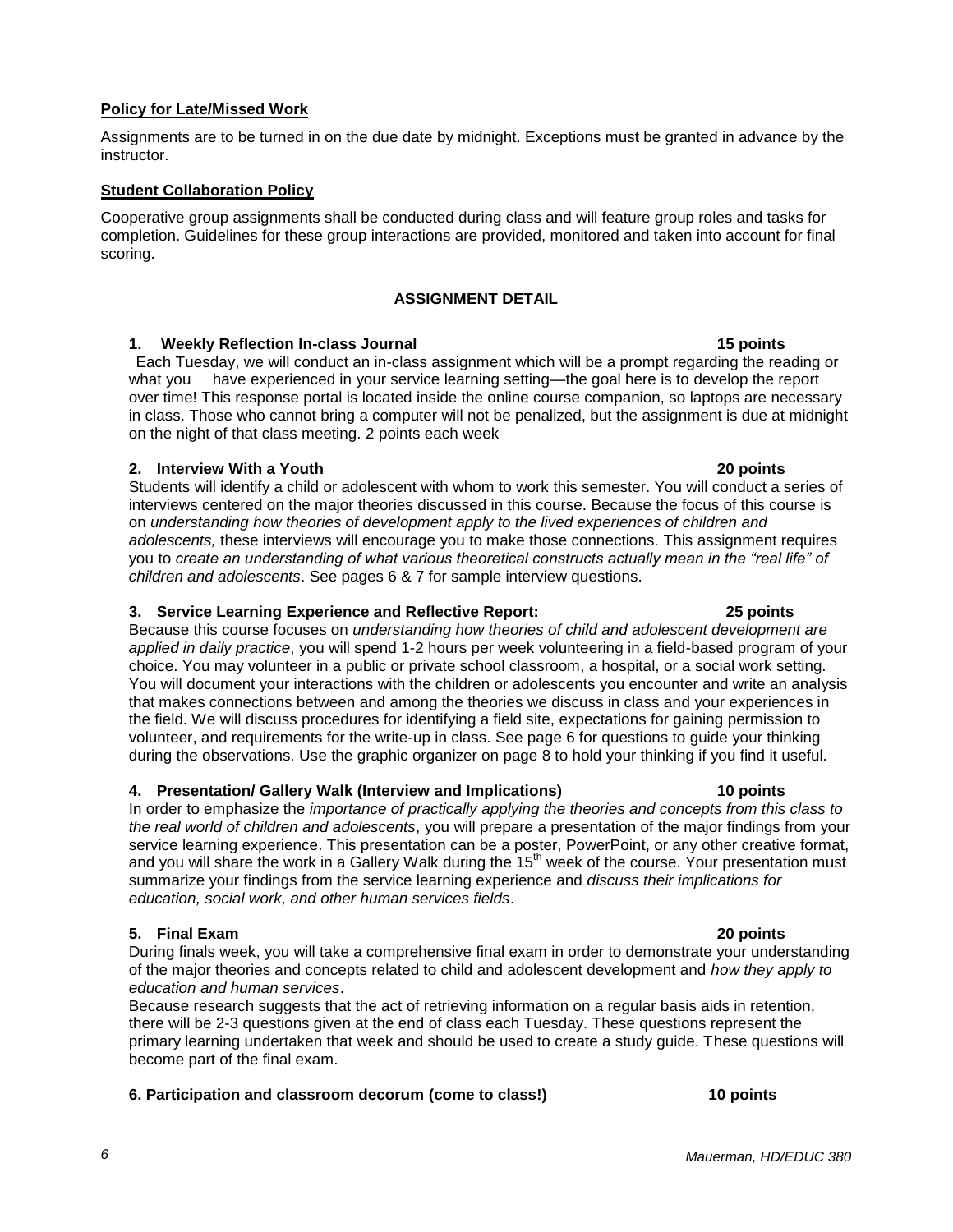#### **EDUC 380** *TENTATIVE* **CLASS SCHEDULE SPRING 2016 – MAUERMAN T /TH 9-10:15 UNIV HALL, ROOM 443**

| <b>Week</b>                                           | <b>Topic &amp; SL Prompt</b>                                                                                                                                                                                                                      | <b>Readings &amp; Assignments</b>                                                                                 |
|-------------------------------------------------------|---------------------------------------------------------------------------------------------------------------------------------------------------------------------------------------------------------------------------------------------------|-------------------------------------------------------------------------------------------------------------------|
| T 1/26<br>Th 1/28                                     | T: Course O'view, Introduction to brain development<br>Th: Social influences & multicultural perspectives on development                                                                                                                          | National Geographic article<br>"The Teenage Brain"<br>Wood, Foreword, Preface                                     |
| $\overline{2}$<br>$T$ 2/2<br>Th 2/4                   | T: Vygotsky, the sociocultural perspective, and the influence<br>of social contexts on behavior<br>Th: Vygotsky II; Review of Service Learning Placements                                                                                         | Vygotsky PDF<br>Willingham, Chapter 1<br>Wood, Introduction<br><b>Reading Quiz on Thurs</b>                       |
| $\mathbf{3}$<br>T2/9<br>No Th<br>class until<br>wk 14 | T: Memory development (working and long-term) and<br>information processing<br>Th: Service Learning-Note taking Prompt: notice the children's<br>memory capacities and how they process information                                               | Cowan PDF<br>PDF on memory in general<br>Willingham, Chapter 3                                                    |
| 4<br>T2/16                                            | T: Development of the four domains of literacy<br>Th: Service Learning- Note taking Prompt: Notice how the<br>children use reading, writing, speaking, and listening to<br>communicate and make meaning                                           | Kuhl article<br>Language Development<br><b>PDF</b><br>Wood, Broad Guidelines                                      |
| 5<br>T2/23                                            | T: Problem solving and metacognition<br>Th: Service learning- Note taking Prompt: Observe how the<br>children react to problems, challenges, and difficulties                                                                                     | Joseph & Strain article                                                                                           |
| 6<br>T3/01                                            | T: Problem solving and critical thinking<br>Th: Service learning- Note taking Prompt: Observe whether and<br>how the children employ the critical thinking strategies we discuss<br>on Monday                                                     | Re-read the Joseph &<br>Strain article for quiz today                                                             |
| $\overline{\mathbf{r}}$<br>T3/8                       | T: Academic skills<br>Th: Service learning- Note taking Prompt: Notice children's<br>attitudes toward achieving academically; Identify social influences<br>on their academic work                                                                | Willingham, Chapters 2, 4,<br>5.86                                                                                |
| 8<br>T3/16                                            | T: Development of Identity: Self, ethnic, situational<br>Th: Service learning- Note taking Prompt: Identify how the<br>children appear to view themselves; Notice any social and<br>multicultural influences                                      | Klimstra article<br>Media in CC<br>1/2 way point in course-<br>check hours, attendance<br>assignment submissions. |
| 9<br><b>SPRING</b><br><b>BREAK</b><br>T3/22           | T: Self-concept and self-esteem -Online class-work ahead<br>Th: Service learning- Note taking Prompt: Notice what value the<br>children place on their abilities. Is that value influenced by their<br>social, cultural, and linguistic identity? | Prothero article<br>Complete Interview with a<br>Youth. (Yes, complete both<br>sections separately)               |